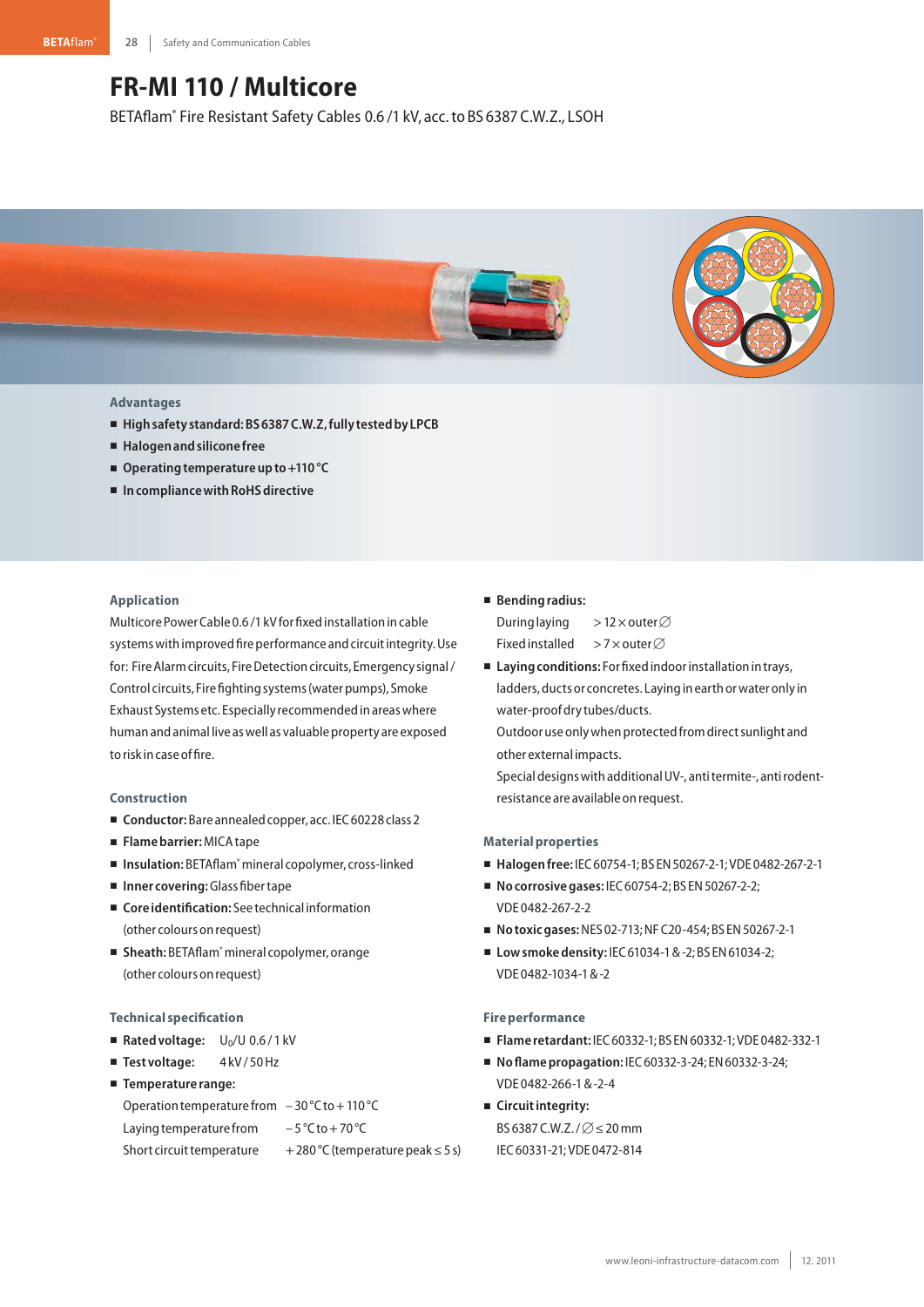| Cross<br>section | Part no.         | Number<br>ofcores | Conductor<br>stranding             | Nominal<br>thickness<br>insulation | Nominal<br>diameter<br>core | Nominal<br>thickness<br>sheath | Nominal<br>diameter<br>cable | Approx.<br>weight | Current Rating <sup>1</sup><br>1 phase <sup>2</sup> 3 phase <sup>2</sup> |                | <b>AC Voltage Drop</b><br>1 phase $2$<br>$3$ phase <sup>2</sup> |              | Fire Load    |
|------------------|------------------|-------------------|------------------------------------|------------------------------------|-----------------------------|--------------------------------|------------------------------|-------------------|--------------------------------------------------------------------------|----------------|-----------------------------------------------------------------|--------------|--------------|
| mm <sup>2</sup>  | <b>LSA</b>       |                   | $n \times \varnothing$ mm          | mm                                 | $\varnothing$ mm            | mm                             | $\varnothing$ mm             | kg/km             | $\mathsf{A}$                                                             | $\overline{A}$ | mV/Am                                                           | mV/Am        | kWh/m        |
| 1.5              | 215091           | 2C                | $7\times 0.53$                     | 0.60                               | 3.45                        | 1.20                           | 9.70                         | 112               | 26                                                                       |                | 24.94                                                           |              | 0.29         |
| 1.5              | 215448           | $2C+E$            | $7 \times 0.53$                    | 0.60                               | 3.45                        | 1.25                           | 10.30                        | 128               | 26                                                                       |                | 24.94                                                           |              | 0.30         |
| 1.5              | 215344           | 3C                | $7 \times 0.53$                    | 0.60                               | 3.45                        | 1.25                           | 10.30                        | 128               |                                                                          | 23             |                                                                 | 21.60        | 0.30         |
| 1.5              | 215923           | $3C + E$          | $7 \times 0.53$                    | 0.60                               | 3.45                        | 1.25                           | 11.20                        | 181               |                                                                          | 23             |                                                                 | 21.60        | 0.43         |
| 1.5              | 215066           | 4C                | $7\times 0.53$                     | 0.60                               | 3.45                        | 1.25                           | 11.20                        | 181               |                                                                          | 23             |                                                                 | 21.60        | 0.43         |
| 1.5              | 301858           | $4C + E$          | $7\times 0.53$                     | 0.60                               | 3.45                        | 1.35                           | 12.40                        | 200               |                                                                          |                |                                                                 |              | 0.45         |
| 1.5              | 301859           | 5C                | $7 \times 0.53$                    | 0.60                               | 3.45                        | 1.35                           | 12.40                        | 200               |                                                                          |                |                                                                 |              | 0.45         |
| 1.5              | 301860           | 7C                | $7 \times 0.53$                    | 0.60                               | 3.45                        | 1.45                           | 13.60                        | 252               |                                                                          |                |                                                                 |              | 0.53         |
| 1.5              | 301861           | 10C               | $7 \times 0.53$                    | 0.60                               | 3.45                        | 1.70                           | 17.70                        | 399               |                                                                          |                |                                                                 |              | 0.90         |
| 1.5<br>1.5       | 301862<br>301863 | 14C<br>19C        | $7 \times 0.53$<br>$7 \times 0.53$ | 0.60<br>0.60                       | 3.45<br>3.45                | 1.80<br>1.90                   | 19.00<br>21.30               | 480<br>626        |                                                                          |                |                                                                 |              | 0.99<br>1.26 |
| 1.5              | 301864           | 21C               | $7 \times 0.53$                    | 0.60                               | 3.45                        | 2.00                           | 22.70                        | 702               |                                                                          |                |                                                                 |              | 1.43         |
| 1.5              | Ø                | 24C               | $7 \times 0.53$                    | 0.60                               | 3.45                        | 2.10                           | 24.70                        | 804               |                                                                          |                |                                                                 |              | 1.64         |
| 1.5              | Ø                | 33C               | $7 \times 0.53$                    | 0.60                               | 3.45                        | 2.30                           | 27.70                        | 1059              |                                                                          |                |                                                                 |              | 2.10         |
| 1.5              | Ø                | 41C               | $7 \times 0.53$                    | 0.60                               | 3.45                        | 2.60                           | 32.40                        | 1387              |                                                                          |                |                                                                 |              | 2.82         |
|                  |                  |                   |                                    |                                    |                             |                                |                              |                   |                                                                          |                |                                                                 |              |              |
| 2.5              | 215093           | 2C                | $7\times0.68$                      | 0.68                               | 4.00                        | 1.25                           | 10.90                        | 150               | 36                                                                       |                | 15.36                                                           |              | 0.36         |
| 2.5              | 215811           | $2C+E$            | $7\times0.68$                      | 0.68                               | 4.00                        | 1.25                           | 11.50                        | 172               | 36                                                                       |                | 15.36                                                           |              | 0.35         |
| 2.5              | 215067           | 3C                | $7\times0.68$                      | 0.68                               | 4.00                        | 1.25                           | 11.50                        | 172               |                                                                          | 32             |                                                                 | 13.30        | 0.35         |
| 2.5              | 219259           | $3C + E$          | $7\times0.68$                      | 0.68                               | 4.00                        | 1.35                           | 12.90                        | 225               |                                                                          | 32             |                                                                 | 13.30        | 0.46         |
| 2.5<br>2.5       | 215068<br>301865 | 4C<br>$4C + E$    | $7\times0.68$<br>$7\times0.68$     | 0.68<br>0.68                       | 4.00<br>4.00                | 1.35<br>1.45                   | 12.90<br>14.10               | 225<br>279        |                                                                          | 32             |                                                                 | 13.30        | 0.46<br>0.57 |
| 2.5              | 301866           | 5C                | $7 \times 0.68$                    | 0.68                               | 4.00                        | 1.45                           | 14.10                        | 279               |                                                                          |                |                                                                 |              | 0.57         |
| 2.5              | 301867           | 7C                | $7\times0.68$                      | 0.68                               | 4.00                        | 1.55                           | 15.50                        | 375               |                                                                          |                |                                                                 |              | 0.74         |
| 2.5              | 301868           | 10C               | $7\times0.68$                      | 0.68                               | 4.00                        | 1.90                           | 20.60                        | 570               |                                                                          |                |                                                                 |              | 1.19         |
| 2.5              | 301869           | 12C               | $7\times0.68$                      | 0.68                               | 4.00                        | 1.90                           | 20.60                        | 599               |                                                                          |                |                                                                 |              | 1.13         |
| 2.5              | Ø                | 16C               | $7\times0.68$                      | 0.68                               | 4.00                        | 2.00                           | 23.00                        | 780               |                                                                          |                |                                                                 |              | 1.44         |
| 2.5              | Ø                | 21C               | $7\times0.68$                      | 0.68                               | 4.00                        | 2.20                           | 26.00                        | 1003              |                                                                          |                |                                                                 |              | 1.82         |
| 2.5              | Ø                | 24C               | $7 \times 0.68$                    | 0.68                               | 4.00                        | 2.30                           | 28.40                        | 1155              |                                                                          |                |                                                                 |              | 2.12         |
|                  |                  |                   |                                    |                                    |                             |                                |                              |                   |                                                                          |                |                                                                 |              |              |
| 4<br>4           | 301871<br>223867 | 2C<br>$2C+E$      | $7\times0.85$<br>$7\times0.85$     | 0.78<br>0.78                       | 4.65<br>4.65                | 1.35<br>1.35                   | 12.40<br>13.10               | 203<br>236        | 49<br>49                                                                 |                | 9.64<br>9.64                                                    |              | 0.45<br>0.44 |
| 4                | 301872           | 3C                | $7\times0.85$                      | 0.78                               | 4.65                        | 1.35                           | 13.10                        | 236               |                                                                          | 42             |                                                                 | 8.34         | 0.44         |
| 4                | 301873           | $3C + E$          | $7\times0.85$                      | 0.78                               | 4.65                        | 1.45                           | 14.60                        | 308               |                                                                          | 42             |                                                                 | 8.34         | 0.57         |
| 4                | 301874           | 4C                | $7\times0.85$                      | 0.78                               | 4.65                        | 1.45                           | 14.60                        | 308               |                                                                          | 42             |                                                                 | 8.34         | 0.57         |
| 4                | 215932           | $4C + E$          | $7 \times 0.85$                    | 0.78                               | 4.65                        | 1.55                           | 16.20                        | 386               |                                                                          |                |                                                                 |              | 0.72         |
| 4                | Ø                | 5C                | $7\times0.85$                      | 0.78                               | 4.65                        | 1.55                           | 16.20                        | 386               |                                                                          |                |                                                                 |              | 0.72         |
| 4                | Ø                | 7C                | $7\times0.85$                      | 0.78                               | 4.65                        | 1.70                           | 17.80                        | 497               |                                                                          |                |                                                                 |              | 0.85         |
|                  | 301875           |                   |                                    |                                    |                             |                                |                              |                   |                                                                          |                |                                                                 |              |              |
| 6<br>6           | 301876           | 2C<br>$2C + E$    | $7 \times 1.04$<br>$7 \times 1.04$ | 0.83<br>0.83                       | 5.15<br>5.15                | 1.45<br>1.45                   | 13.90<br>14.70               | 268<br>317        | 63<br>63                                                                 |                | 6.60<br>6.50                                                    |              | 0.56<br>0.54 |
| 6                | 301877           | 3C                | $7 \times 1.04$                    | 0.83                               | 5.15                        | 1.45                           | 14.70                        | 317               |                                                                          | 54             |                                                                 | 5.63         | 0.54         |
| 6                | 301878           | $3C + E$          | $7 \times 1.04$                    | 0.83                               | 5.15                        | 1.55                           | 16.30                        | 413               |                                                                          | 54             |                                                                 | 5.63         | 0.69         |
| 6                | 301240           | 4C                | $7 \times 1.04$                    | 0.83                               | 5.15                        | 1.55                           | 16.30                        | 413               |                                                                          | 54             |                                                                 | 5.63         | 0.69         |
| 6                | 215545           | $4C + E$          | $7 \times 1.04$                    | 0.83                               | 5.15                        | 1.70                           | 18.10                        | 522               |                                                                          |                |                                                                 |              | 0.88         |
|                  |                  |                   |                                    |                                    |                             |                                |                              |                   |                                                                          |                |                                                                 |              |              |
| 10               | 301879           | 2C                | $7 \times 1.32$                    | 1.05                               | 6.65                        | 1.80                           | 17.40                        | 428               | 86                                                                       |                | 3.95                                                            |              | 0.89         |
| 10               | 223869           | $2C+E$            | $7 \times 1.32$                    | 1.05                               | 6.65                        | 1.80                           | 18.40                        | 543               | 86                                                                       |                | 3.95                                                            |              | 0.98         |
| 10<br>10         | 301880<br>301881 | 3C<br>$3C + E$    | $7 \times 1.32$<br>$7 \times 1.32$ | 1.05<br>1.05                       | 6.65<br>6.65                | 1.80<br>1.80                   | 18.40<br>20.20               | 543<br>653        |                                                                          | 75<br>75       |                                                                 | 3.42<br>3.42 | 0.98<br>1.06 |
| 10               | 301242           | 4C                | $7 \times 1.32$                    | 1.05                               | 6.65                        | 1.80                           | 20.20                        | 653               |                                                                          | 75             |                                                                 | 3.42         | 1.06         |
| 10               | 215933           | $4C + E$          | $7 \times 1.32$                    | 1.05                               | 6.65                        | 1.80                           | 22.10                        | 805               |                                                                          |                |                                                                 |              | 1.28         |
|                  |                  |                   |                                    |                                    |                             |                                |                              |                   |                                                                          |                |                                                                 |              |              |
| 16               | 224540           | $2C+E$            | $7 \times 1.72$                    | 1.05                               | 7.50                        | 1.80                           | 20.40                        | 749               | 115                                                                      |                | 2.56                                                            |              | 1.13         |
| 16               | 301882           | 3C                | $7 \times 1.72$                    | 1.05                               | 7.50                        | 1.80                           | 20.40                        | 749               |                                                                          | 100            |                                                                 | 2.21         | 1.13         |
| 16               | 301883           | $3C + E$          | $7 \times 1.72$                    | 1.05                               | 7.50                        | 1.80                           | 22.30                        | 913               |                                                                          | 100            |                                                                 | 2.21         | 1.20         |
| 16               | 215546           | 4C                | $7 \times 1.72$                    | 1.05                               | 7.50                        | 1.80                           | 22.30                        | 913               |                                                                          | 100            |                                                                 | 2.21         | 1.20         |
| 16               | 216433           | $4C + E$          | $7 \times 1.72$                    | 1.05                               | 7.50                        | 1.80                           | 24.50                        | 1134              |                                                                          |                |                                                                 |              | 1.48         |

 $\varnothing$  = On request 1 AC circuit, max. conductor temperature 90 °C

2 Opentray,touching